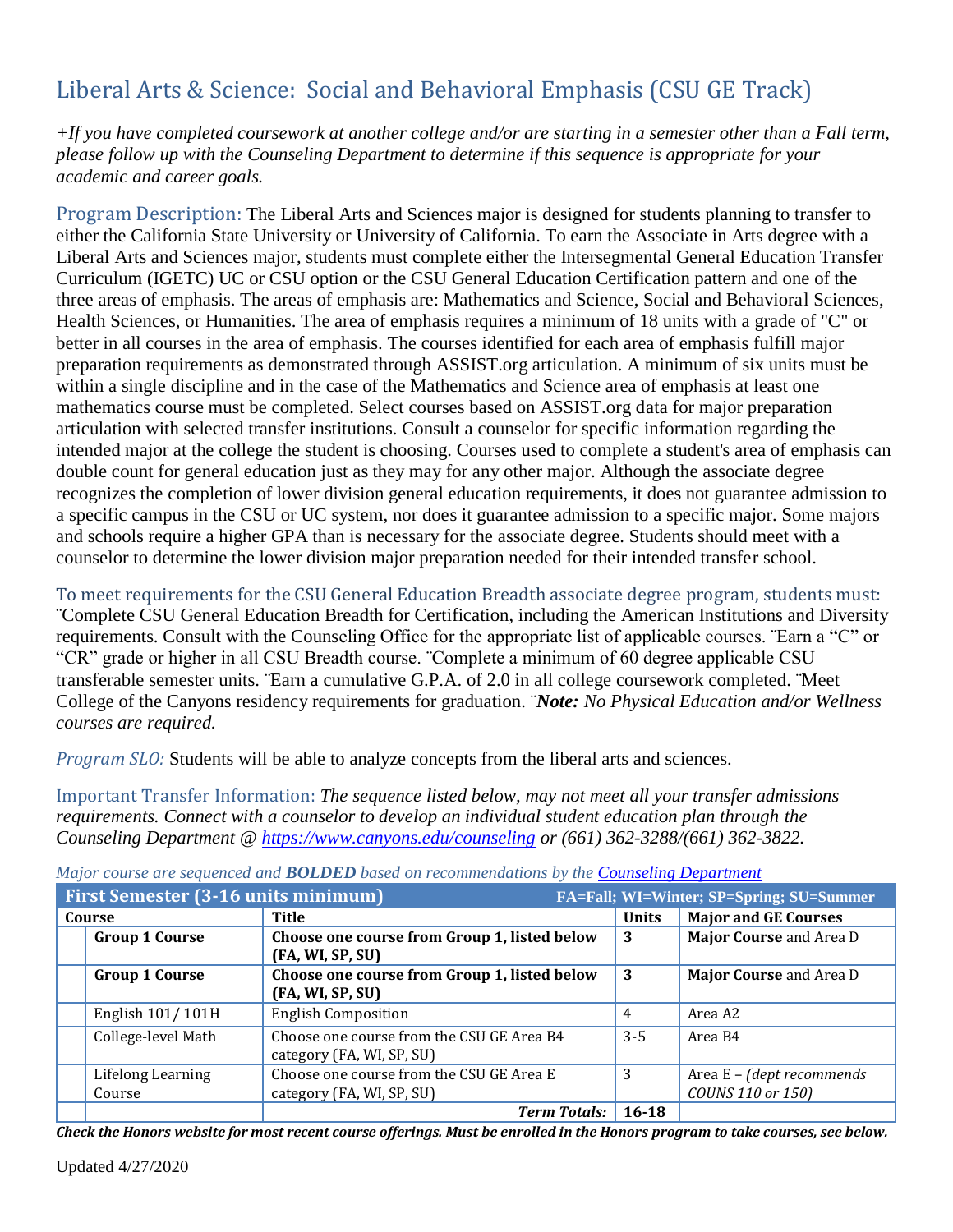| Second Semester (17-31 units minimum)                                               |                                                                                                                                                        |              |                                                                                                                                         |
|-------------------------------------------------------------------------------------|--------------------------------------------------------------------------------------------------------------------------------------------------------|--------------|-----------------------------------------------------------------------------------------------------------------------------------------|
| Course                                                                              | Title                                                                                                                                                  | <b>Units</b> | <b>Major and GE Courses</b>                                                                                                             |
| <b>Group 1 Course</b>                                                               | Choose one course from Group 1, listed below<br>(FA, WI, SP, SU)                                                                                       | 3            | Major Course and Area D (or<br>possibly Area C2, depending<br>on class chosen)                                                          |
| <b>Group 1 Course</b><br>(recommend selecting an<br>American Institution<br>course) | Choose one course from Group 1, listed below<br>(FA, WI, SP, SU)                                                                                       | 3            | <b>Major Course</b> (and could<br>possibly count toward American<br>Institution GE below and either<br>Area D or C2-depending on class) |
| <sup>^</sup> Critical Thinking                                                      | Choose one course from the CSU GE Area A3<br>category (FA, WI, SP, SU)                                                                                 | 3            | Area A3                                                                                                                                 |
| Physical Science                                                                    | Choose once course from CSU GE Area B1 (if not<br>taking the corresponding lab, will need to add a lab<br>to the Life Science course) (FA, WI, SP, SU) | $3-4$        | Area B1 (and possibly B3, if<br>taken with a lab)                                                                                       |
| Arts Course                                                                         | Choose one course from the CSU GE Area C1<br>category (FA, WI, SP, SU)                                                                                 | 3            | Area C <sub>1</sub>                                                                                                                     |
|                                                                                     | <b>Term Totals:</b>                                                                                                                                    | 15-16        |                                                                                                                                         |

*^Some CSU's will require a second semester of English Composition.* 

**Third Semester (32-46 units minimum)**

| THIS WOULDOUGH TO MY WILL BO MALAMATIC MALAMATIC STATES. |                                                      |              |                                               |
|----------------------------------------------------------|------------------------------------------------------|--------------|-----------------------------------------------|
| Course                                                   | Title                                                | <b>Units</b> | <b>Major and GE Courses</b>                   |
| <i>*Group 1 Course</i>                                   | Choose one course from Group 1, listed below         | 3            | <b>Major Course and possibly</b>              |
|                                                          | (FA, WI, SP, SU)                                     |              | *Diversity (check with a                      |
|                                                          |                                                      |              | Counselor)                                    |
| <b>Group 1 Course</b>                                    | Choose one course from Group 1, listed below         | 3            | <b>Major Course</b> (and could                |
| (recommend selecting an                                  | (FA, WI, SP, SU)                                     |              | possibly count toward American                |
| American Institution                                     |                                                      |              | Institution GE below and either               |
| course)                                                  |                                                      |              | Area D or C2-depending on class)              |
| *American Institutions                                   | Complete first course in chosen option - (note:      | 3            | American Institutions and Area                |
| - Choose Option I or II                                  | must take both classes within one option) (FA, WI,   |              | C <sub>2</sub> or D (if not already taking as |
| (OR CSU Elective, if using                               | SP, SU) OR Choose any course that is CSU             |              | part a Group 1 course).                       |
| this class to count for a                                | transferable if taking an American Institution class |              | Otherwise, this may be an                     |
| Group 1 course)                                          | as one of Group 1 major courses                      |              | Elective                                      |
| COMS 105/105H or                                         | Fundamentals of Public Speaking (FA, WI, SP, SU)     | 3            | Area A1                                       |
| <b>COMS 120</b>                                          | or Small Group Communication (FA, WI, SP, SU)        |              |                                               |
| <b>Humanities Course</b>                                 | Choose one course from the CSU GE Area C2            | 3            | Area C2 - some Group 1 major                  |
|                                                          | category (FA, WI, SP, SU)                            |              | courses can double-count for C2               |
|                                                          | <b>Term Totals:</b>                                  | 15           |                                               |

*\*Courses with an (\*) next to them will double-count toward the Diversity GE Requirement (talk with Counseling).*

| <b>Fourth Semester (47-61 units minimum)</b>                                                        |                                                                                                                                                                                                                                               |              |                                                                                                                                                     |
|-----------------------------------------------------------------------------------------------------|-----------------------------------------------------------------------------------------------------------------------------------------------------------------------------------------------------------------------------------------------|--------------|-----------------------------------------------------------------------------------------------------------------------------------------------------|
| Course                                                                                              | Title                                                                                                                                                                                                                                         | <b>Units</b> | <b>Major and GE Courses</b>                                                                                                                         |
| Life Science                                                                                        | Choose once course from CSU GE Area B2 (if not<br>taking the corresponding lab, will need to add a<br>lab to the Physical Science category)                                                                                                   | $3 - 4$      | Area B2 (and possibly B3, if<br>taken with a lab)                                                                                                   |
| American Institutions<br>(OR CSU Elective, if using<br>this class to count for a<br>Group 1 course) | Complete second course in chosen option - (note:<br>must take both classes within one option) (FA, WI,<br>SP, SU) OR Choose any course that is CSU<br>transferable if taking an American Institution class<br>as one of Group 1 major courses | 3            | American Institutions and<br>Area C <sub>2</sub> or D (if not already<br>taking as part a Group 1<br>course). Otherwise, this may<br>be an Elective |
| *CSU Elective                                                                                       | Choose any course that is CSU transferable (FA,<br>WI, SP, SU)                                                                                                                                                                                | 3            | Elective and possibly<br>*Diversity (if haven't met that<br>requirement yet -check with a<br>Counselor)                                             |
| <b>CSU Elective</b>                                                                                 | Choose any course that is CSU transferable (FA,<br>WI, SP, SU)                                                                                                                                                                                | 3            | Elective                                                                                                                                            |
| <b>CSU Elective</b>                                                                                 | Choose any course that is CSU transferable (FA,<br>WI, SP, SU)                                                                                                                                                                                | 3            | Elective                                                                                                                                            |
|                                                                                                     | <b>Term Totals:</b>                                                                                                                                                                                                                           | $15 - 16$    |                                                                                                                                                     |